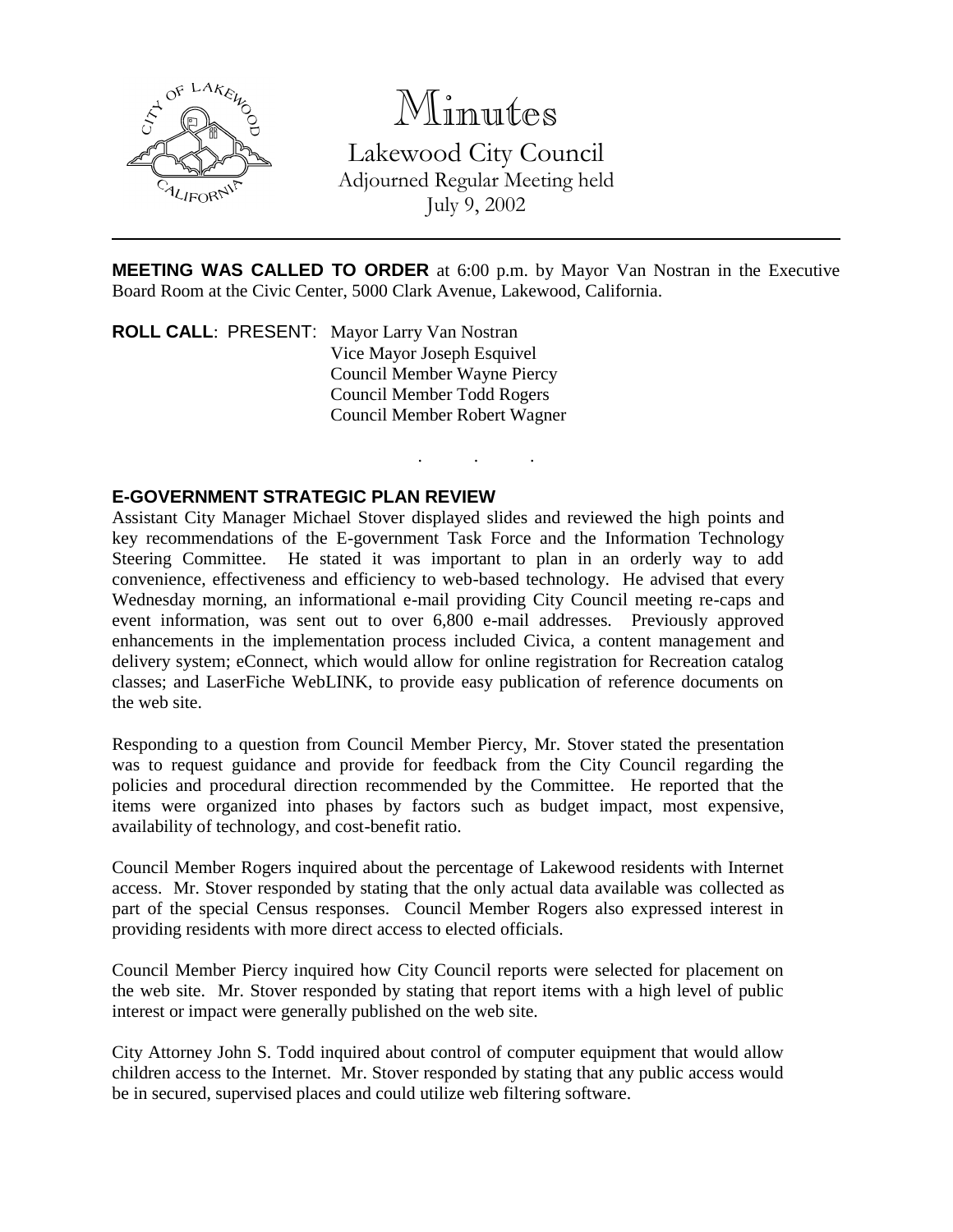City Council Minutes July 9, 2002 Page 2

# **E-GOVERNMENT STRATEGIC PLAN REVIEW** - Continued

Mayor Van Nostran questioned how residents got onto the e-mail list. Mr. Stover responded that the web site offered the option to sign up for the list, but also to un-subscribe whenever it was desired. The Mayor also asked if there had been a lot of interest in the City's web site. Mr. Stover responded by stating that government web sites had become more popular than many commercial sites.

COUNCIL MEMBER PIERCY MOVED AND VICE MAYOR ESQUIVEL SECONDED TO APPROVE THE TWENTY RECOMMENDATIONS CONTAINED IN THE E-GOVERNMENT STRATEGIC PLAN. UPON ROLL CALL VOTE, THE MOTION WAS APPROVED:

AYES: COUNCIL MEMBERS: Rogers, Esquivel, Piercy, Wagner and Van Nostran NAYS: COUNCIL MEMBERS: None

## **REPORT OF 50TH ANNIVERSARY AD HOC COMMITTEE**

The Assistant City Manager gave an oral presentation based on the memorandum in the agenda and reported that staff had been working closely with the Ad Hoc Committee and other potential partner organizations such as California Contract Cities. He stated that a key goal was to "re-brand" the importance of Lakewood being the first contract city and that the "Lakewood Plan" became a blueprint for the contract form of government. He introduced representatives from the marketing/branding consulting firm of Slover and/or Kinsbursky.

. . .

Julie Kinsbursky displayed material highlighting the logo and slogan, "*Lakewood@50. Times Change. Values Don't*."

Council Member Wagner stated that he liked the basic idea of bringing in the Lakewood Plan and making the City's historical significance clear. He requested clarification on the timeline, stating that the theme should be tied into 2004 events, not during 2003. He suggested the celebration be extended to the end of 2004, rather than end on the anniversary date.

Mr. Stover advised that a timeline was being prepared keeping in mind that it takes a significant amount of time for people to become aware and that build-up was needed before a main event occurred.

Council Member Rogers suggested the campaign could begin one year prior to the anniversary date, instead of in January of 2003.

COUNCIL MEMBER ROGERS MOVED AND COUNCIL MEMBER PIERCY SECONDED TO APPROVE THE LOGO TREATMENT AS PRESENTED. UPON ROLL CALL VOTE, THE MOTION WAS APPROVED:

AYES: COUNCIL MEMBERS: Rogers, Esquivel, Piercy, Wagner and Van Nostran NAYS: COUNCIL MEMBERS: None